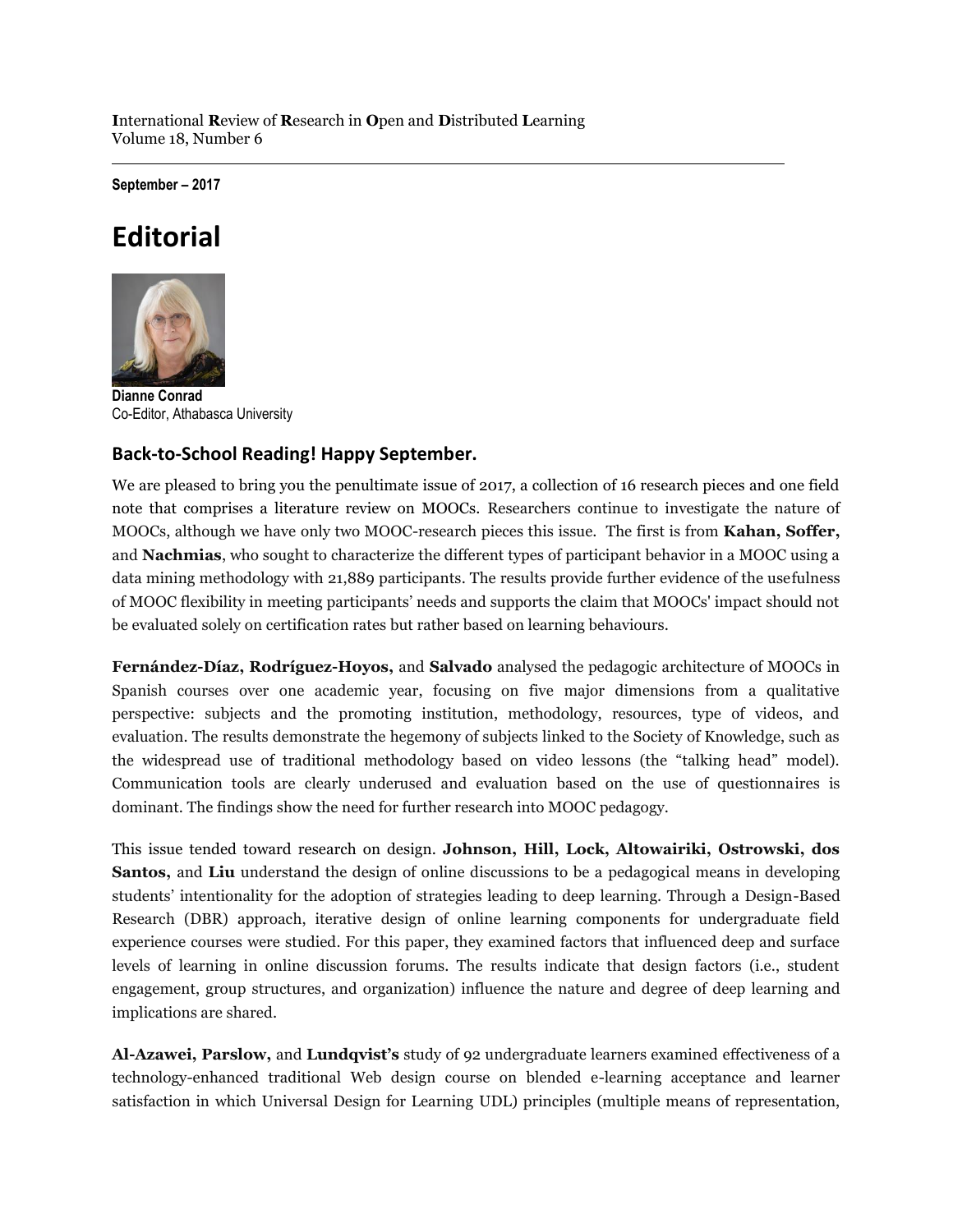action and expression, and engagement) were applied. The findings suggest that using educational technologies to address curricula limitations served as a bridge to enhancing learner willingness to accept e-learning.

**Norberg**, **Stöckel**, and **Antti** used two design frameworks together in a small case study in preparatorylevel engineering courses in Sweden of examine blended learning design to examine common procrastination problems in flexible education. Data were collected in student interviews and analysed with qualitative content analysis. Results show student satisfaction with the work rhythm and that a feeling of presence, which enables easy interaction, can be facilitated by synchronicity.

**Barbera, Garcia,** and **Fuertes-Alpiste** present a case study of the co-design process for an online course on Sustainable Development (Degree in Tourism) involving the teacher, two students, and the project researchers. The co-design process was founded on an inquiry-based and technology-enhanced model that takes shape in a set of design principles. The findings revealed the main role of each of the actors involved - the teacher focused on basic instructional design related aspects while students focused on improving the use of resources and learning aids. CompendiumLD software was a helpful tool to graphically represent and share the prototyping of the activities and to help analyse the design process.

Open and distributed learning uses many varieties of tools to achieve its aims. The following five research studies looked at some of those tools. **Altanopoulou** and **Tselios** investigated students' willingness to use wikis and found that the relationship between perceived ease of use and perceived usefulness was of the highest magnitude. The results demonstrate that the proposed TAM-extended model could predict students' wiki acceptance.

In a qualitative study, **Woodward, Lloyd,** and **Kimmons** examined the role of student voice in the evaluation of textbook quality. Their analysis revealed that textbooks can be rigorously and meaningfully evaluated by students, that open textbooks can compete with restricted textbooks in terms of quality, and that polyphonic approaches to textbook evaluation can be valuable for learning.

**Singh** and **de Villiers** used literature and a series of six empirical action research studies to develop an evaluation framework of categories and criteria called SEAT (Selecting and Evaluating e-Assessment Tools to evaluate and validate tools and systems used in e-assessment processes. Their findings will assist academics in making informed choices when selected multiple-choice questions (MCQs) for adoption or for evaluating existing ones.

**Thankachan** and **Moore's** study investigating the use of Free and Open Source Software (FOSS), a subset of Information and Communication Technology (ICT), analyzed the perception of 43 senior FOSS implementation project officials. It detailed how FOSS was introduced and reports on major challenges and how those challenges were overcome in a secondary educational setting in India. The lack of adequate resources to train the teachers was the single biggest challenge in the adoption of FOSS. The emerging strategies for efficient FOSS implementation could be used in other states in India and in other developing countries.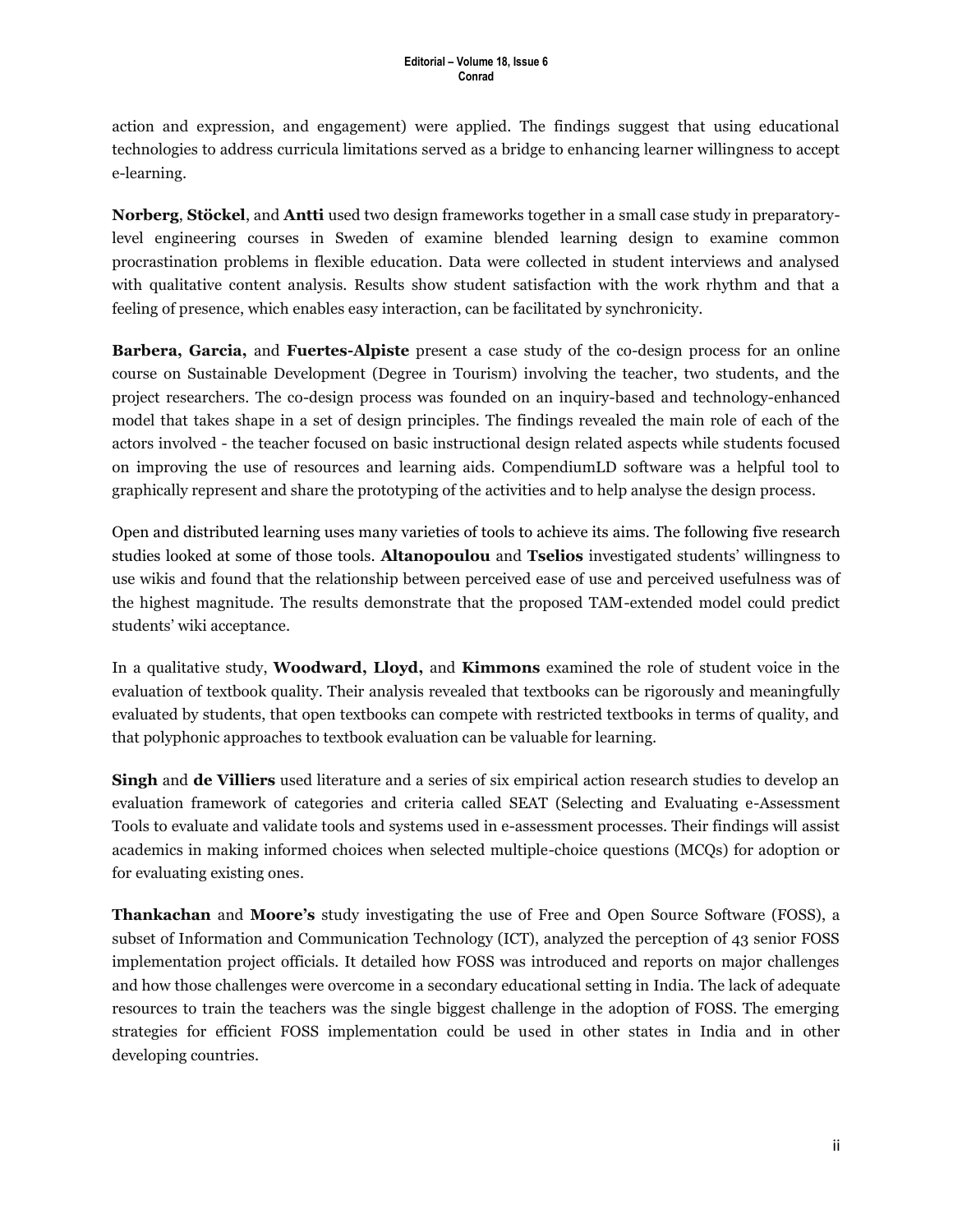**Leslie** and **Camargo-Borges's** paper, as part of a larger body of research, asked how a portfolio approach to teaching and learning can help educators develop unique forms of reflective practice that will help them express their ideas more clearly, first to themselves and then to the educational communities. The research concludes that in consideration of McLuhan's (1964) notion that the "medium is the message," the interactions that arise through the use of new media tools can lead us to relational, coconstructed ideas that are not those simply passed on from other texts. By making our thinking visible, the portfolio approach allows educators to capture the contextual relationship between the author, the audience or community, and the knowledge being created.

**Ma, Wang, Wang, Kong, Wu,** and **Yang's** study set out to verify a Chinese version of the Community of Inquiry (CoI) instrument and explore the causal relationships of the factors in the instrument. The key findings showed that teaching and social presences directly influenced the perceptions of cognitive presence. Learning presence was a partial mediating variable of interactional relationship within CoI constructs.

The next three papers consider our field in the macro context. Have advancements in technology levelled the playing field? In a qualitative study, using an ontological, epistemological, methodological, and instrumental approach, **Salazar-Márquez** considered the chances of success for digital immigrants in a higher education program.

**Yamagata-Lynch, Despande, Do, Garty, Mastrogiovanni,** and **Teague** studied net neutrality as a complex sociocultural phenomenon that can affect the work of distance education scholars and online learners. Using the research question "how do the complexities involved in the net neutrality debate in the United States affect public access to online information and services, and what implications does this hold for online learning?" they relied on activity systems as an analytical framework for making sense of net neutrality.

In their paper, **Martínez-Cerdá** and **Torrent-Sellens** sought to test the influence of formal e-learning on estimating employment status, using of a sample of 595 citizens in 2007 and 1,742 citizens in 2011 in Spain. After inferential judgements based on the empirical results, it was shown that one of the most important factors for estimating employability in times of economic crisis involves lifelong e-learning. Moreover, formal e-learning activities can be a strategy for obtaining better job stability.

And turning to science, **Meintzer, Sutherland,** and **Kennepohl** studied the differences in the performance and perceptions of students about their learning in the laboratory (in-person) versus learning at a remote location (remote access). Students' perceptions (n = 46) indicated that they found both experimental scenarios to be at appropriate levels of difficulty, clear to understand, and did not overall prefer one way of completing the experiment over the other. However, they felt that they learned more about the theory of the experiment, more hands-on skills, and more about the operation of the instrument when they performed the experiment in the laboratory in the presence of an instructor.

This issue also features one field note, from **Nortvig** and **Christiansen,** who reviewed the literature to outline the state-of-the-art collaboration between educational institutions on Massive Open Online Courses (MOOCs) launched in Europe and in the US for the past 10 years. It concludes that collaboration